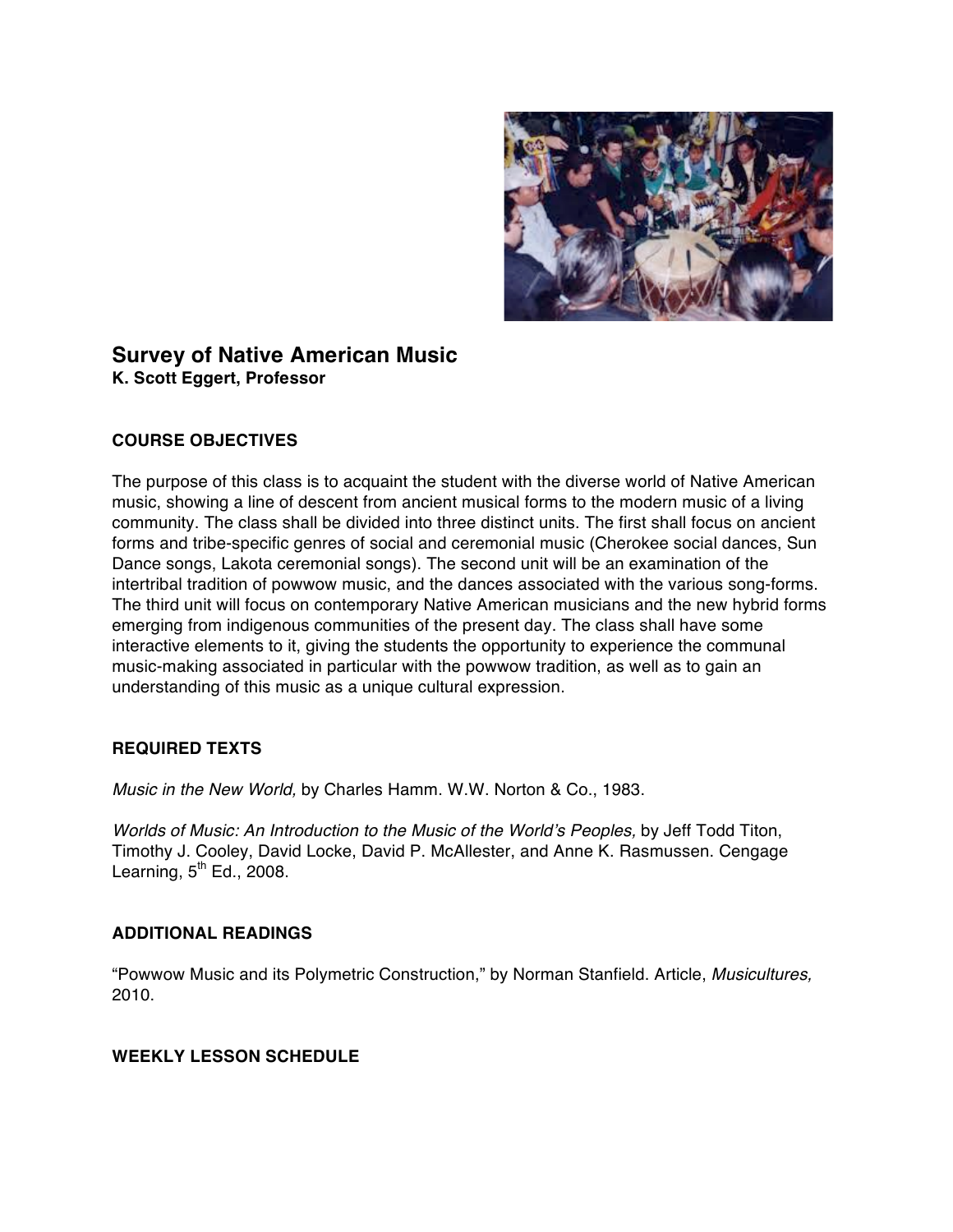Week 1: Introduction, 500 Nations and their Commonalities and Differences, Traditional Instruments.

Week 2: Song Genre Overview, Pre-colonial Contact. Music for Dance, Courtship (Love Flute) Prayer, Ceremony. Vision Songs (Lenape Gamwing Ceremony). Songs of Animals to Call Spirits and to Propitiate and Honor in Hunting. Healing Songs/Formulas. Conjuring Songs and Formulas for Creating Desired Outcomes such as Rain, and for Bewitching Others -- includes Love Magic and Malignant Spells.

Week 3: Cherokee Social Dance Music, Stomp Dance Music (Iroquois, Cherokee, Creek). Interactive Activity (Singing/Rattles), Analysis of Musical Structure, Connection to Culture.

Week 4: Sun Dance Ceremonial Music. Interactive Activity (Singing/Drumming), Analysis of Musical Structure and Lyrics, Connection to Culture/Ceremony.

Week 5: Lakota Ceremonial Songs. Interactive Activity (Singing/Drumming), Analysis of Musical Structure and Lyrics, Connection to Culture/Ceremony.

Week 6: Various other forms. Navajo Nightway Ceremony, Inuit Throat-Singing, Native American Church Music. Interactive Activity (Singing/Drumming), Analysis of Musical Structure and Lyrics, Connection to Culture/Ceremony.

Week 7: Colonial Period. Introduction to Powwow Music. Rise of Influence of European and African Cultures. Northern vs. Southern Style. Adoption of Bass Drums and Metal Bells. Influence of African Call-and-Response on Southern and Iroquois Music. Rise of Intertribal Music and Forty-Niner Songs.

Week 8: Powwow Dance Traditions. Grand Entry Songs, Intertribals, Fancy Dance Songs. Interactive Activity (Singing/Drumming), Analysis of Musical Structure and Lyrics, Connection to Culture/Ceremony.

Week 9: Animal Dances: Rabbit Dance, Crow Hop. Interactive Activity (Singing/Drumming), Analysis of Musical Structure and Lyrics, Connection to Culture/Ceremony.

Week 10: Flag Songs, Hunting Songs. Interactive Activity (Singing/Drumming), Analysis of Musical Structure and Lyrics, Connection to Culture/Ceremony.

Week 11: Contemporary Period. Continuation of Powwow Intertribal Tradition, Development of Hybrid Forms. French/Scottish Influenced Indian Fiddle Music among Ojibwe, Cree, Menominee, and Mic Maq.

Week 12: Chicken Scratch Music in Southwest, Joanne Shenadoah, Lawrence Laughing, Paul Ortega, Ulali Mahk Chi, Blending Native Songs and Chants with Folk Guitar and Vocals.

Week 13: Country-Western Indian Bands and Folk Singers: Buddy Red Bow, Bill Miller, Lloyd Red Crow Westerman.

Week 14: New Age Artists, Movement of Flute from Courtship Music to Healing and Meditation Music. R. Carlos Nakai, Coyote Oldman, Mary Youngblood.